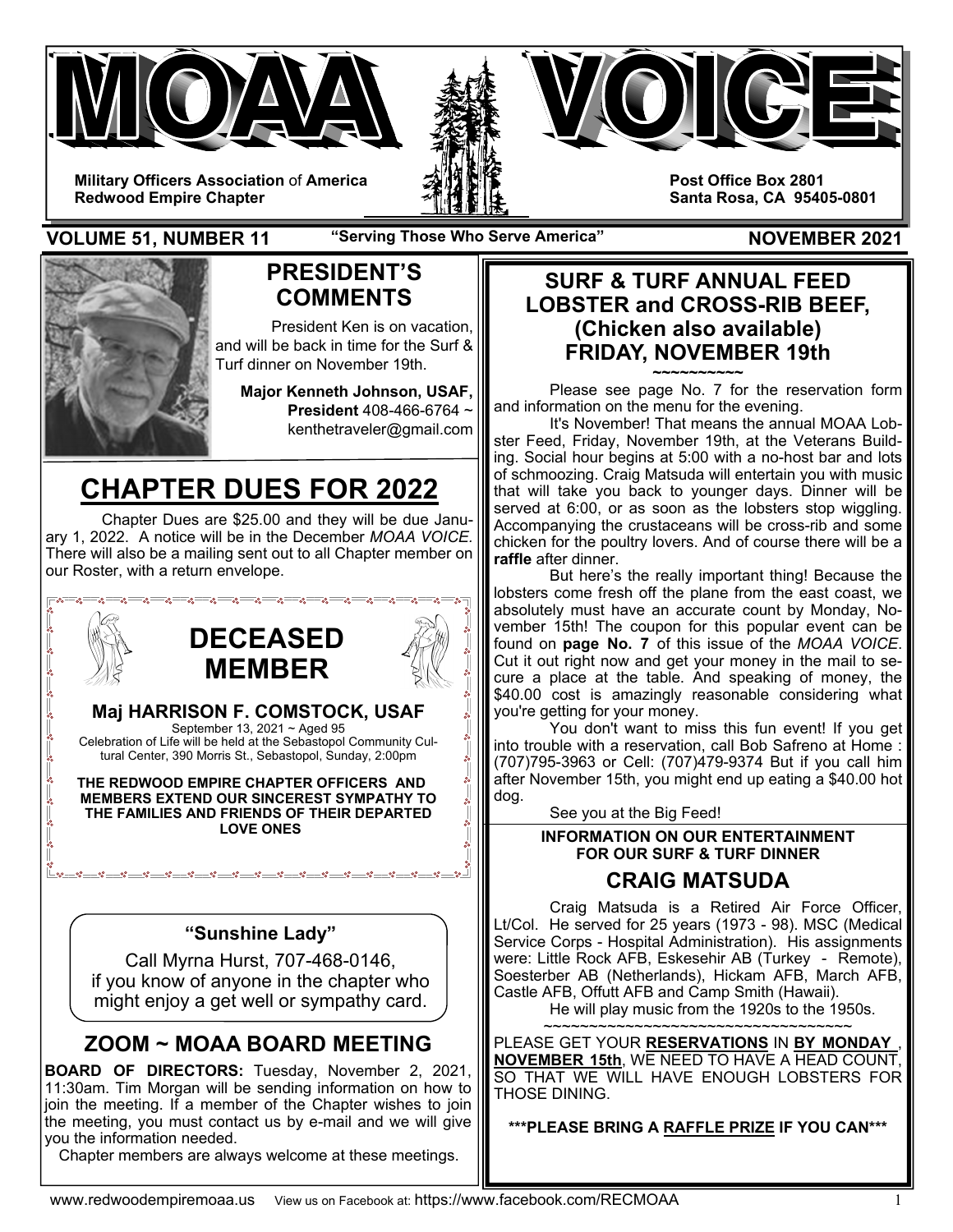### **Redwood Empire Chapter member CPT WILLIAM ANDERSON, USA**

#### **Is offering his service to members and veterans in need.**

He realizes that the country is presently going through a rough time, because of the present COVID-19 virus and shelter in place, there are a lot of people with many different needs. He is offering to our members and any veterans organizations his help.

 As a landlord he can repair many house issues for our their members. **FREE!** They only need to pay for parts.

 He can transport supplies. He lives in Santa Rosa. He owns 57 properties in this state alone and is his own maintenance service. He does many kinds of things. He still offers a weeks worth of goods and 5 gallons of gas to needy members, vets and classmates.

 Anyone can call him and he will give you more details. Call: William Anderson at 707-331-0366

Letter sent on August 27, 2021 to Epicenter Dear Charles,

Thank you for hosting our group, MOAA. All were pleasantly surprised with the room and its natural light and simple order. When asked about the food, there were no complaints, so I think we were all happy with our first outing together. Your speech was very informative and interesting. Isn't it funny, how many of us did not know about the Epicenter before? We all appreciate your interest and care in dealing with us and we are looking forward to our next visit.

Sincerely,

Dayle Johnson and Ken Johnson, President of MOAA

#### ~~~~~~~~~~~~~~~~~~~~~~~~~~~~~~~~~~~~~~~~~~~~~~ **"Pub Crawl" by Ken Johnson**

 Please join us as we start an in person event for all our Chapters MOAA members. No agenda, just a place and a time where we can gather and share a beer or two and talk about items of interest to all of us. We have been looking for a place that is easy for all of us to get to, and someplace that's quiet so we can gather in our own little corner and just talk and have time together. We have chosen to have our event at the *Graton Resort & Casino,* in Rohnert Park. They have several restaurants but the one I like is called the **Daily Grill.** It has both indoor and outdoor seating and a very nice menu. They have three large parking lots so there's plenty of room for parking.

 We will try again to meet on the third Tuesday, at 11:30am, November 16th. **NOTE: This is not just for the guys, the wives or spouses are more that welcome**. Our time and date for future meetings will be up to the needs of interested members. This is just the start of a fun way to get together and have great times together. A few of our members had a good time doing this by **ZOOM** meetings in the past. However I'm open to any input and suggestions, so call me if you have any questions at 408-466-6764.

### **Legislative Update November 2021**

### **Federal**

### **General:**

**Federal Budget**: As everyone pretty much knows, many details still need to be worked out, but with Congress going on recess, nothing is really expected to happen soon.

**H.R. 2214 and S.1669 - The Military Retiree Survivor Comfort Act.** Financial concerns and stress can be a terrible burden on top of an already stressful situation for a newly widowed spouse. For some, when they discover DFAS may take part or all of that last retirement check back, it can be an overwhelming event. will allow survivors to gradually repay the amount over the next 12 months and have an opportunity to request for debt forgiveness through DoD.

 **COLA** — The September 2021 CPI is 268.461, 6.1 percent above the FY 2021 COLA baseline. So. It looks like we will be getting a 5.9 percent raise. This is good news. Let's hope nothing gets changed until payday. However, on the downside of this increase is the corresponding increase in MEDICARE Part B and increases ion copayments.

#### **State**

 **NOW HEAR THIS! Exemption of Military Retired Pay.** This is a biggie and will need everyone's support.

So, in a nut shell**,** things are moving again to push for at least some form of exemption of our retirement income. It will take everyone's help to push this through. Perhaps a little later, we mayl have a "push and send" letter with a fact sheet to send to our Senator Mike McGuire and Assemblyman Jim Wood. However, let's go with this for now and move forward.

 Please download the letter and fact sheet. The letter can be edited a bit. Basically, about all you need to do is to download the letter and the fact sheet, put in the date, your name and sign it and send with the face sheet as an enclosure. There will be more information forthcoming. However, I believe that if we can start beating the drum now, we maybe able to get to the finish line.

### **Template letter follows: (On page No. 3)**

Ken

֦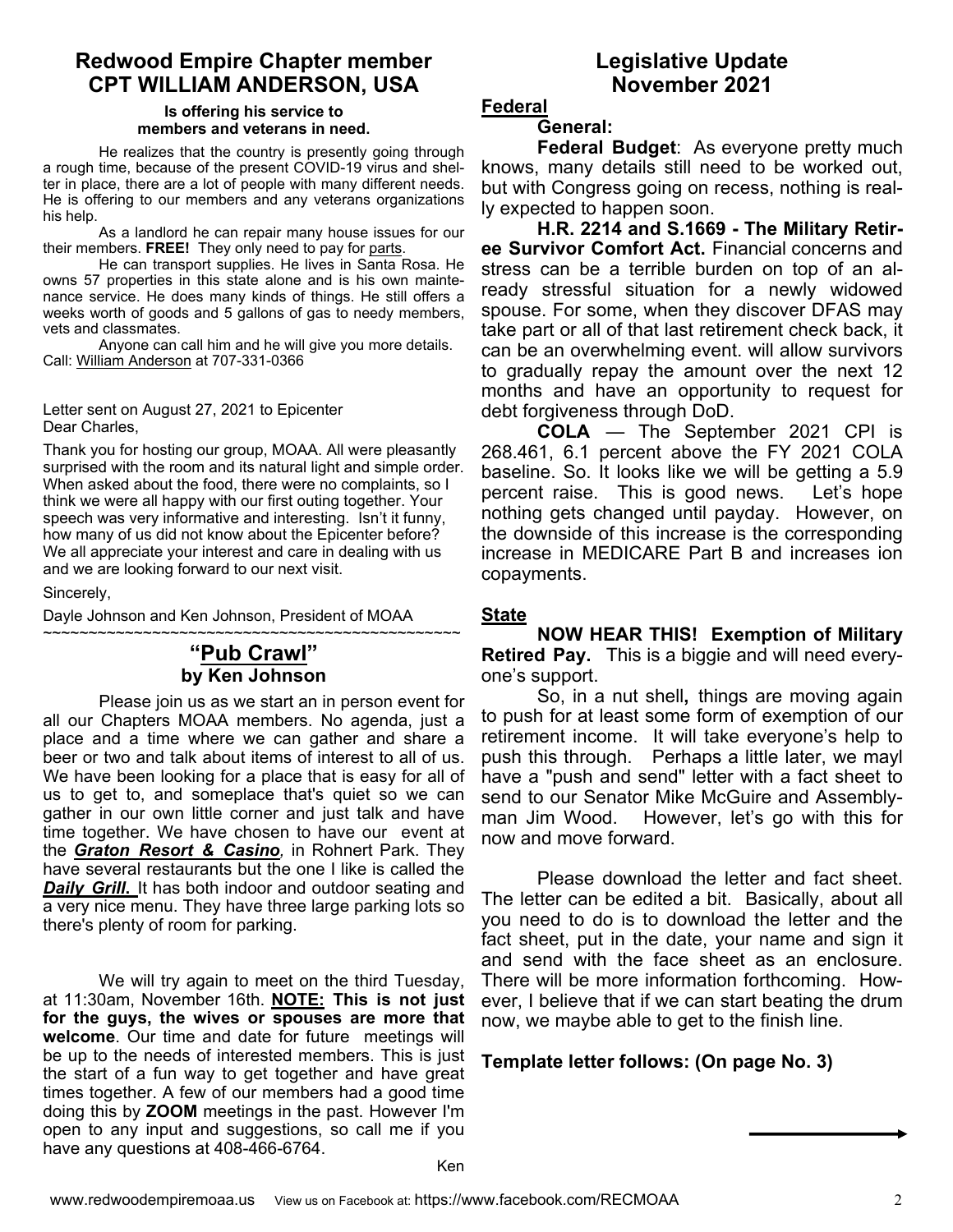#### DATE

The Honorable XXXX XXXXXX California State Senate / Assembly District office address

Re: Military retirement pay tax exemption for California

Dear Senator / Assembly member XXX XXXX:

 I am a retired veteran and a member of the Military Officers Association of America-California Council of Chapters, and I am writing to you regarding one of the top legislative issues of our statewide organization; an income tax exemption on military retirement pay. I am asking that you support our legislative efforts to implement this policy in the upcoming legislative session.

 California is home to the nation's largest military community, housing one out of every four U.S. Marines and one out of every six Sailors. Southern California is home to the nation's premier training ranges where more than 75% of U.S. operational military forces prepare for overseas deployment.

 Veterans and their surviving spouses who served their final tour of duty in California, but were not originally from this state, tend to move to their home state or another state upon retirement. A large part of California's post WWII boom was fueled by skilled service members remaining in this state after the completion of their military service. Furthermore, military retirees in other states looking for a welcoming state to move to upon separation from the military, are not choosing California as their destination.

 A significant number of native Californians that retire from a military posting in this state are choosing to relocate to other more tax friendly states because of the state income tax on their military pensions.

 California would benefit economically if the state exempted all military pension benefits from the state income tax. Retaining and attracting military retirees would benefit the state's total income tax and sales tax receipts.

 While the proposed tax exemption would decrease the revenue to the state from the military retirement pay, overall, it would increase net revenue to the state because most military retirees take on secondary careers, usually at a higher wage.

 Military retirement pay is given for 20 years of service. Since the average service member begins their military career at around 18-20 years old, they are about 40 when they retire from the service. This leaves them at least 20 more years in the civilian workforce, most likely in a technical and/or management position.

 Local sales tax revenues would also benefit because cities and counties would be retaining and attracting this cohort of productive, stable professionals to their communities, thereby reaping their taxes from purchasing goods and services.

 Cities, counties, and the state, benefit from attracting businesses and industries that provide good paying jobs and enhance the tax base. Aerospace, technology, and manufacturing will not relocate to a locality that does not have a pool of qualified and experienced people needed to fulfill the company's labor needs. Military retirees used to provide the backbone of many industries in California, as well as the civilian, technical workforce of the state's military bases.

 A state income tax exemption for military retirees would not only retain and attract these highly skilled workers; it would also exhibit the public's appreciation of the military professionals whose career was devoted to protection of our country's freedoms in peace and in war. Some other states offer this benefit solely as a form of appreciation for longevity of service on the military. California is in a unique position in that it can both honor our military retirees while at the same time enhancing its skilled workforce and bolstering its tax base with higher earning military retirees.

For these reasons, we ask that you support our efforts to secure a state income tax exemption for military retirees.

 If you would like more information on this issue, please contact: Jeff Breiten, Chair, CALMOAA Legislative Committee: breitenj@msn.com Seth Reeb, Legislative Advocate, Reeb Government Relations: sethreeb@comcast.net

Thank you, *Signature Your name Your mailing address* 

cc: Fred Green, President, CALMOAA, fred.green@me.com Altie Holcomb, Co-Chair, CALMOAA Legislative Committee, holcomb5570@roadrunner.com

**NOTE:** Enclosure: Military Retirement Pay, State Tax Exemption Proposal Fact sheet (Pages 4 and 5)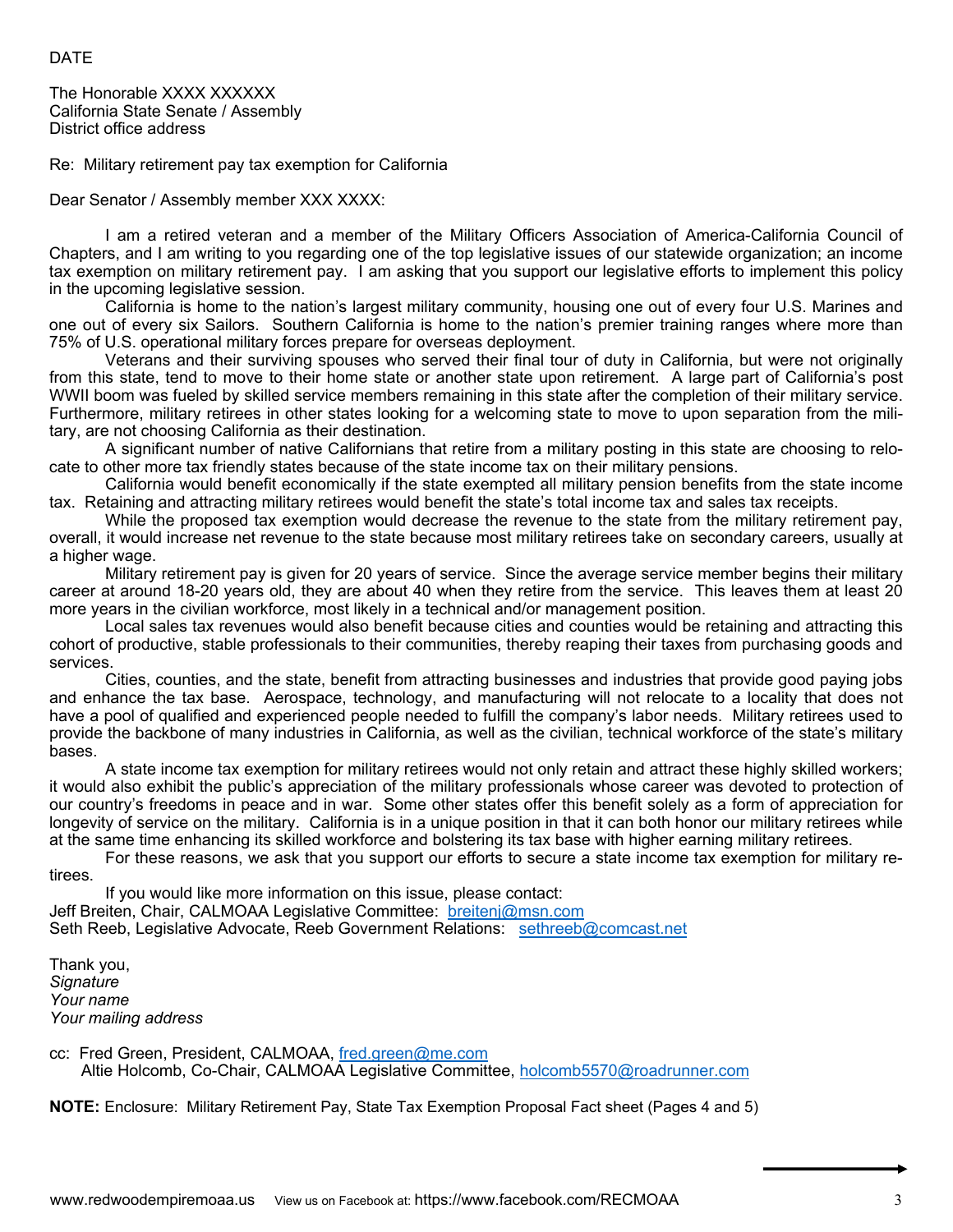#### **MILITARY RETIREMENT PAY, STATE TAX EXEMPTION PROPOSAL FACT SHEET Overview of the military retirement system**

 The military retirement system applies to members of the Army, Navy, Marine Corps, and Air Force. However, most of the provisions also apply to retirement systems for members of the Coast Guard (administered by the Department of Homeland Security), officers of the Public Health Service (administered by the Department of Health and Human Services), and officers of the National Oceanic and Atmospheric Administration (administered by the Department of Commerce). Only those members in plans administered by the Department of Defense (DoD) are included in this report, except in cases where Coast Guard data is shown for informational purposes. The system is a funded, noncontributory defined benefit plan that includes non-disability retired pay, disability retired pay, retired pay for reserve service, survivor annuity programs and special compensation programs for certain disabled retirees. The Service Secretaries may approve immediate non-disability retired pay at any age with credit of at least 20 years of active duty service. Reserve retirees generally must be at least 60 years old and have at least 20 qualified years of service before retired pay commences; in some cases the age can be less than 60 if the reservist performed certain types of active duty service. There is no vesting of defined benefit entitlements before retirement; however, other military retirement system benefits may have lower vesting requirements. See page 6: https://media.defense.gov/2020/Aug/12/2002475697/-1/-1/0/MRS\_STATRPT\_2019\_FINAL.PDF

#### **The importance of the veteran and military retiree population in CA in attracting federal expenditures**

 The veteran and military population of a state has a direct bearing on how much the U.S. Department of Veterans Affairs (VA) expends in that state. After WWII, California was home to a large number of military bases and the veterans and military retirees who lived around them. As a result, the VA, which is responsible for many of the health benefits of veterans, established a considerable number of hospitals, clinics, and other facilities in the state. According to the VA Office of the Actuary, in FY 20 the VA expended a total of \$19.2 billion in California ( https://www.va.gov/vetdata/Expenditures.asp ). Therefore, if military retirees do not stay in California or choose not to move here in retirement, then the VA will reduce its footprint in the state accordingly. Less money will go in to the local economies and the skilled employees that work for the VA will need to find new jobs or transfer to another state.

#### Expenditures in 000's

| <b>State</b>                                                                        | Veteran | Total<br><b>Population Expenditure</b> | Compensa-<br>tion &<br><b>Pension</b> | Construc-<br>tion | <b>Education &amp;</b><br>Vocational<br>Rehabilitation/<br><b>Employment</b> | General<br>Operating<br><b>Expenses</b> | <b>Medical</b><br>Care | Unique<br>Patients <sup>*</sup> |
|-------------------------------------------------------------------------------------|---------|----------------------------------------|---------------------------------------|-------------------|------------------------------------------------------------------------------|-----------------------------------------|------------------------|---------------------------------|
| СA                                                                                  |         | 1,659,401 \$19,163,866 \$8,969,514     |                                       | \$219.979         | \$1.777.555                                                                  | \$227.202                               | \$7.851.926            | 459.981                         |
| * Unique patients are patients who received treatment at a VA health care facility. |         |                                        |                                       |                   |                                                                              |                                         |                        |                                 |

#### **State by state report card on where to move for military retirees**

State by state comparison from the Military Officers Association of America https://www.moaa.org/content/state-report-card/statereportcard/

#### **California named least tax friendly state for military retirees**

 On August 31, 2021, Kiplinger's magazine released an article titled "The 10 Least Tax-Friendly States for Military Retirees". California was classified as the #1 least friendly state for military retirees. According to the article, "California offers retired military members no way to escape its high tax rates. The Golden State taxes 100% of a resident's income from military pensions, along with private, local, state, and other federal pensions. This applies to all military pension income received while a retiree is a California resident, regardless of where he or she was stationed while on active duty." https://www.kiplinger.com/slideshow/retirement/t055-s003-least-tax-friendly-states-for-military-retirees/index.html

Between 2000 and 2016, the country's military retiree population has increased by 17%, however, California's military retiree population has declined by 17% in this same timeframe.

#### **List of states that exempt retirement pay**

From Military.Com: https://www.military.com/benefits/military-pay/state-retirement-income-tax.html

States That Don't Tax Military Retirement Pay:

| Alabama     | lowa                 | Michigan    | New York     | West Virginia |
|-------------|----------------------|-------------|--------------|---------------|
| Arkansas    | Kansas               | Minnesota   | North Dakota | Wisconsin     |
| Connecticut | Louisiana            | Mississippi | Ohio         |               |
| Hawaii      | Maine                | Missouri    | Pennsylvania |               |
| Illinois    | <b>Massachusetts</b> | New Jersey  | Utah         |               |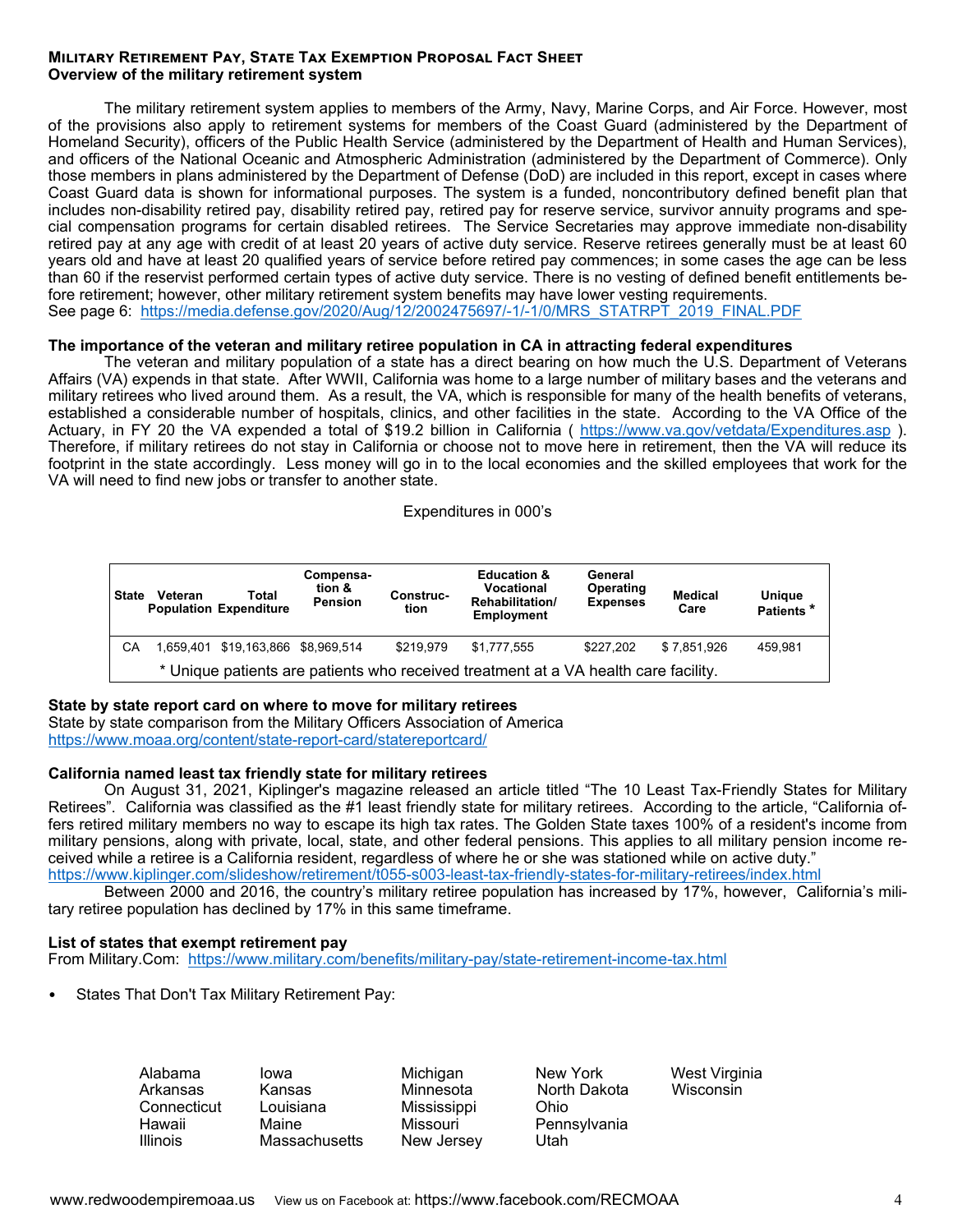New York, which has a relatively comparable veteran population to California, outlines the details of their tax exemption program in the following publication:

*Publication 361 New York State Income Tax Information for Military Personnel and Veterans*  https://www.tax.ny.gov/pdf/publications/income/pub361.pdf

**S**tates With Special Military Retirement Pay Exemptions:

- Arizona: The first \$3,500 of military retirement pay is exempt.
- Colorado: Military retirees ages 55 64 can exclude up to \$20,000 in any one tax year from their retirement pay, those 65 and over can exclude up to \$24,000.
- Delaware: Up to \$2,000 of military retirement excluded for individuals under age 60; \$12,500 if 60 or older.
- Georgia: Taxpayers over 62 or permanently disabled may be eligible for a \$4,000 exclusion of retired
- pay.<br>Idaho: Tax-free for retirees 65 and older, or disabled retirees 62 or older.
- Indiana: Up to \$6,250 plus 25% of retired pay over that amount is tax-free for 2019. That will increase to 50% in 2020, 75% in 2021 and 100% for taxable years beginning after 2021.
- Kentucky: Up to \$31,110 is tax-free, you may be able to exclude more in some situations.<br>Maryland: The first \$5,000 is tax-free, that amount increases to \$15,000 at age 55.
- 
- Nebraska: Retired pay is eligible for one of two exemptions. A 40% exclusion of military retirement income for seven consecutive tax years beginning with the year in which the election is made; OR a 15% exclusion of military retirement income for all tax years beginning at 67 years of age. All retirement income after the 40% election or before the 15% election is treated as fully taxable income.
- North Carolina: Only if you had at least 5 years active duty before August 12,1989.<br>Oklahoma: The greater of 75% of your retirement pay or \$10,000.
- 
- Oregon: If you had military service before October 1, 1991 you may be able to deduct a portion of your retirement pay. If you didn't have military or federal service prior to October 1, 1991, your military retirement is taxed normally.
- South Carolina: If you are under 65, up to \$14,000 is tax-free. That amount increases to \$27,000 at age 65.

#### **Department of Defense (DoD) statistical report on the military retirement system, FY19**

https://media.defense.gov/2020/Aug/12/2002475697/-1/-1/0/MRS\_STATRPT\_2019\_FINAL.PDF

Florida, with 21.5 million people, and which does not tax military retirement pay (Florida has no state income tax), has 204,864 military retirees, who cumulatively receive \$483 million per month from the DoD. California, with 39.5 million people, has 151,880 military retirees, who cumulatively receive \$331 million per month from the DoD. (see page 23 of the link above)

#### **Graduate Research Project: Military Retirement Tax Exemption in the State of California**

Graduate Research Project in Public Management, EMPA 396 By Jason I. Kuroiwa, Golden Gate University, June 30, 2020

An electronic copy of the research paper can be obtained by emailing: danan@water-warrior.com Excerpts:

- Studies have determined that states with a high cost of living and limited opportunity are experiencing a negative migration as observed in California. It is important to consider alternative solutions to pursue sustainable economic growth.
- In general, military retirees select locations to retire based on factors such as proximity to active duty installations, affordable home prices, share of military retiree pay taxed, average temperature, job opportunities, and unemployment rate.
- Literature reviews of academic research, government studies, and non-profit organization reports provided secondary data research support for the assumption that exemption of personal income tax for military retirees will benefit all residents in California.

#### **Recent California legislation to provide a military retirement tax exemption**

SB 1007-Hueso (2020). Shelved because of COVID.

SB 1071-Wilk (2020). Shelved because of COVID.

AB 427-Brough (2019). Held in the Assembly Appropriations Committee.

#### **If you would like more information on this issue, please contact:**

Jeff Breiten, Chair, CALMOAA Legislative Committee: breitenj@msn.com Seth Reeb, Legislative Advocate, Reeb Government Relations: sethreeb@comcast.net Dana Nichol, Legislative Advocate, Reeb Government Relations: danan@water-warrior.com

#### **The addresses for your respective State Legislatures, are located on next page No, 6**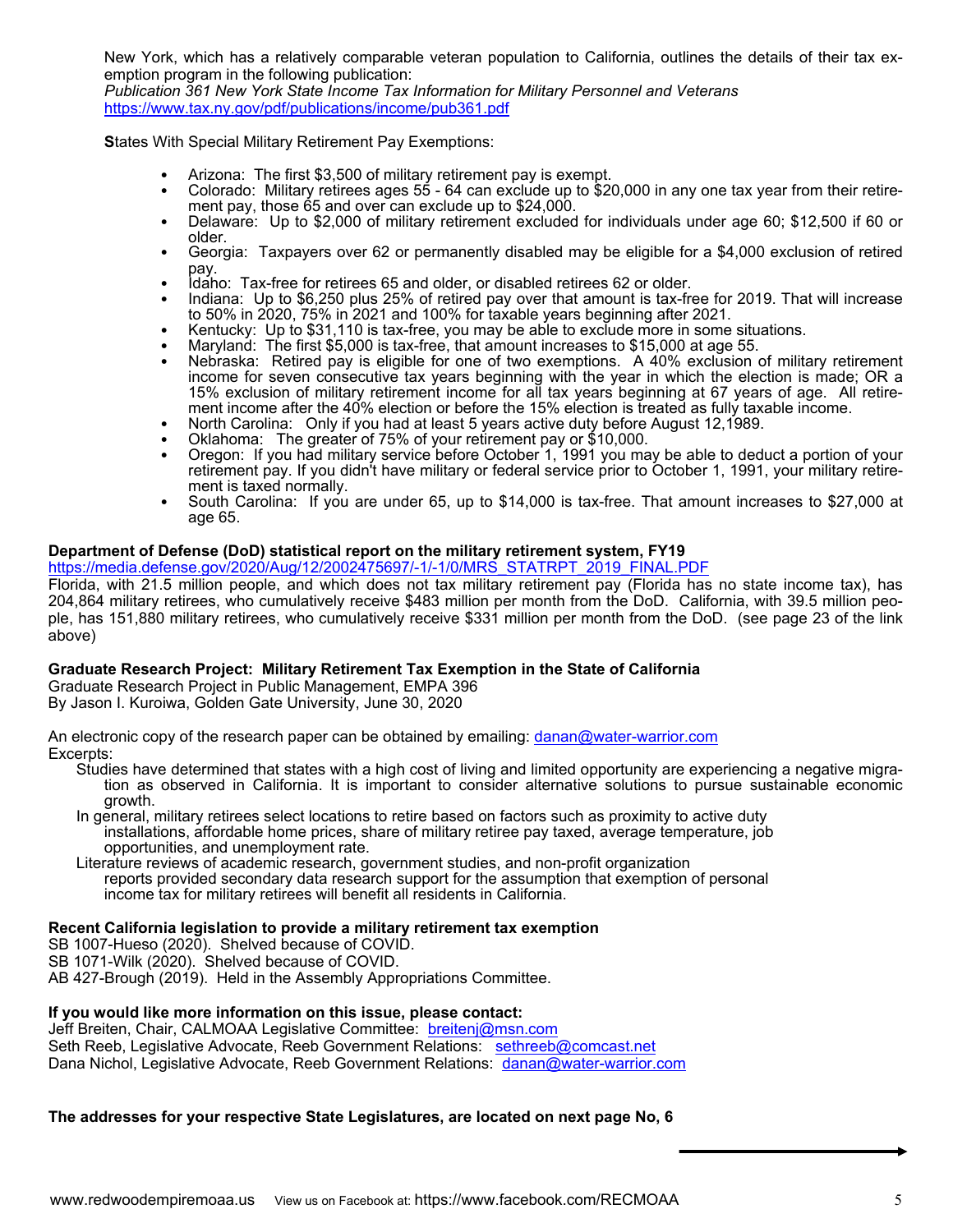### **Follows are the addresses for your respective State Legislatures:**

~~~~~~~~~~~~~~~~~~~~~~~~~~~~~~~~~~~~~~~~~~~

#### **Assemblyman Jim Wood**

Ukiah Valley Conference Center 200 S. School St., Ste D Ukiah, CA 95482 or 4

#### **Assemblyman Jim Wood**

50 D St., Ste 450 Santa Rosa, CA 95404 **~~~~~~~~~~~~~~~~~~~~~~~~~~~~~~~~~~~~~~~~~~~~** 

#### **State Senator Mike McGuire**

50 D St., Ste 120A Santa Rosa, CA 95404 or

#### **State Senator Mike McGuire**

200 S. School St., Ste K Ukiah, CA, 95482

### **Vern McNamee, LTC USA Retired**

**Legislative Chair, Redwood Empire Chapter, MOAA**

#### ~~~~~~~~~~~~~~~~~~~~~~~~~~~~~~~~~~~~~~~~~~~~ **What would you like? Your Comments - Please**.

I have been our chapter Legislative Affairs Chairman off and on since the last part of the 20th Century. However, I have asked a few times for your inputs before with little result, now in this period of crisis, I would like to know what you like or dislike of the articles I write. Write, call or email your thoughts. Don't worry about offending me - I have a thick skin developed through the ages.

#### **LTC Vern McNamee, USA Ret**

**Email:** vernonmcnamee@mcn.org ~ **Cell:** 707-972-3066

## **COMING SOON!!!! THE COL BREY SCHOLARSHIP AND MERIT AWARDS HAVE BEEN REVISED TO REFLECT GRADES, MERIT, AND HUMANITY!!! OPEN TO:**

High school seniors or High school graduates

• to pursue a college degree

• to enroll in a professional training program such as fire prevention, electrician, police protection, auto mechanics, culinary school, or comparable training programs.

• college undergraduates

• previous applicants of the Brey Scholarship The Brey Scholarship is limited to a maximum of **two** awarded scholarships per applicant.

### **SCHOLARSHIP APPLICATIONS**

 The application period for COL William G. Brey Scholarships will open on January 1, 2022, and will close on March 15, 2022. Closing date is firm. Those eligible to apply for scholarship assistance are children, wards, and lineal descendants (including grandchildren, great-grandchildren, and great-greatgrandchildren, natural or adopted) of living or deceased officer, warrant officer, or auxiliary members of the Chapter. Scholarship eligibility is limited to those pursuing undergraduate academic and professional certificate programs. Applications will not be accepted for support of graduate studies.

Our experience is that it can take some time for prospective applicants to gather all the required supporting documentation, then prepare and submit the completed application before the cutoff date. We therefore recommend that Chapter members advise eligible family members of scholarship availability and contact information early enough to give them sufficient reaction time.

 Application forms are available. They may be obtained by writing to:

 **Secretary, Redwood Empire Chapter, MOAA** Post Office Box 2801 Santa Rosa, CA 95405-0801

or by directly contacting Scholarship Committee Chairman: **Susan Linch** 4825 Glencannon Street, Santa Rosa, CA 95405-7911 – Phone: (707)538-3342 or e-mail: srmomx5@comcast.net

 Susan will provide them immediately to all interested parties by fastest means available.

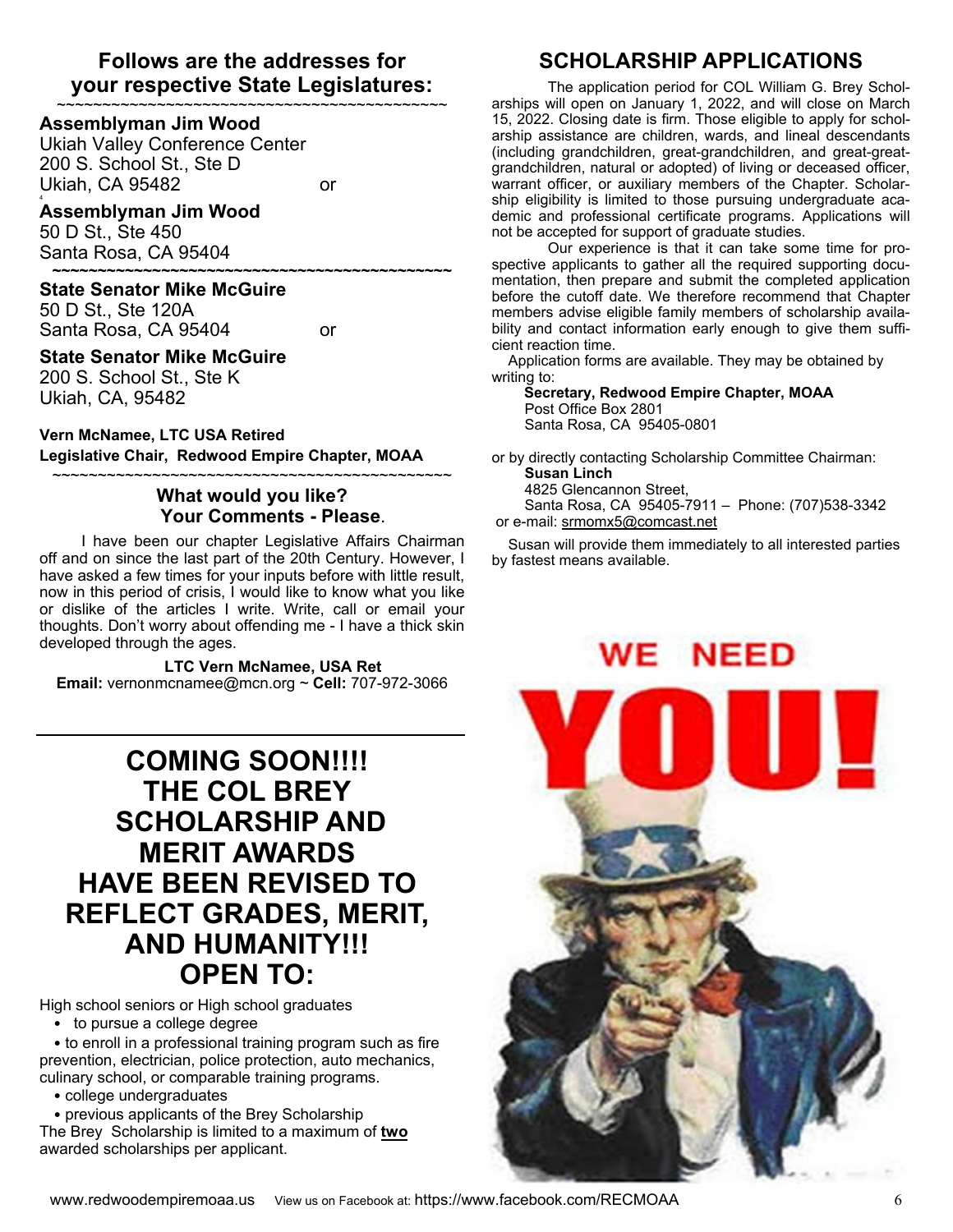|                                                                                            |  | (A Sonoma County Main Chapter event; all members are more than welcome)                      |  |
|--------------------------------------------------------------------------------------------|--|----------------------------------------------------------------------------------------------|--|
|                                                                                            |  | <b>SURF &amp; TURF</b>                                                                       |  |
|                                                                                            |  | <b>LOBSTER and CROSS-RIB BEEF,</b>                                                           |  |
|                                                                                            |  | <b>FRIDAY, NOVEMBER 19th</b>                                                                 |  |
|                                                                                            |  | Veterans Memorial Building (Dining Room) - 1351 Maple Avenue, Santa Rosa                     |  |
|                                                                                            |  | Menu: Maine Lobster 1 1/4 lb or larger and Cross-Rib Beef (Chicken also available)           |  |
|                                                                                            |  | Baked Potatoes, Caesar Salad, Garlic bread.<br>Red and White wine will be available. Dessert |  |
|                                                                                            |  | \$40.00 each                                                                                 |  |
|                                                                                            |  | 5:00 pm: Social, No Host Bar About 6:00 pm: Lobster served - (if ready)                      |  |
|                                                                                            |  | Enclosed is my check for _____ persons @ \$40.00 each. \$_________                           |  |
|                                                                                            |  | Enclosed is \$ for the Col. Brey Scholarship Fund                                            |  |
|                                                                                            |  |                                                                                              |  |
|                                                                                            |  |                                                                                              |  |
|                                                                                            |  |                                                                                              |  |
| Please list the names of all guest, so that we can make NAME TAGS for them too, thank you. |  |                                                                                              |  |
|                                                                                            |  |                                                                                              |  |
|                                                                                            |  | Make check (s) payable to: RECMOAA                                                           |  |
|                                                                                            |  | To: MOAA, Redwood Empire Chapter, P.O. Box 2801, Santa Rosa, CA 95405                        |  |
|                                                                                            |  |                                                                                              |  |
|                                                                                            |  |                                                                                              |  |
|                                                                                            |  | ***** PLEASE BRING A RAFFLE PRIZE IF YOU CAN *****                                           |  |
|                                                                                            |  |                                                                                              |  |
|                                                                                            |  |                                                                                              |  |
|                                                                                            |  |                                                                                              |  |
|                                                                                            |  |                                                                                              |  |
|                                                                                            |  |                                                                                              |  |
|                                                                                            |  |                                                                                              |  |
|                                                                                            |  |                                                                                              |  |
|                                                                                            |  |                                                                                              |  |
|                                                                                            |  |                                                                                              |  |
|                                                                                            |  |                                                                                              |  |
|                                                                                            |  |                                                                                              |  |
|                                                                                            |  |                                                                                              |  |
|                                                                                            |  |                                                                                              |  |
|                                                                                            |  |                                                                                              |  |
|                                                                                            |  |                                                                                              |  |
|                                                                                            |  |                                                                                              |  |
|                                                                                            |  |                                                                                              |  |
|                                                                                            |  |                                                                                              |  |
|                                                                                            |  |                                                                                              |  |
|                                                                                            |  |                                                                                              |  |
|                                                                                            |  |                                                                                              |  |
|                                                                                            |  |                                                                                              |  |
|                                                                                            |  |                                                                                              |  |
|                                                                                            |  |                                                                                              |  |
|                                                                                            |  |                                                                                              |  |
|                                                                                            |  |                                                                                              |  |
|                                                                                            |  |                                                                                              |  |
|                                                                                            |  |                                                                                              |  |
|                                                                                            |  |                                                                                              |  |
|                                                                                            |  |                                                                                              |  |
|                                                                                            |  |                                                                                              |  |

www.redwoodempiremoaa.us View us on Facebook at: https://www.facebook.com/RECMOAA